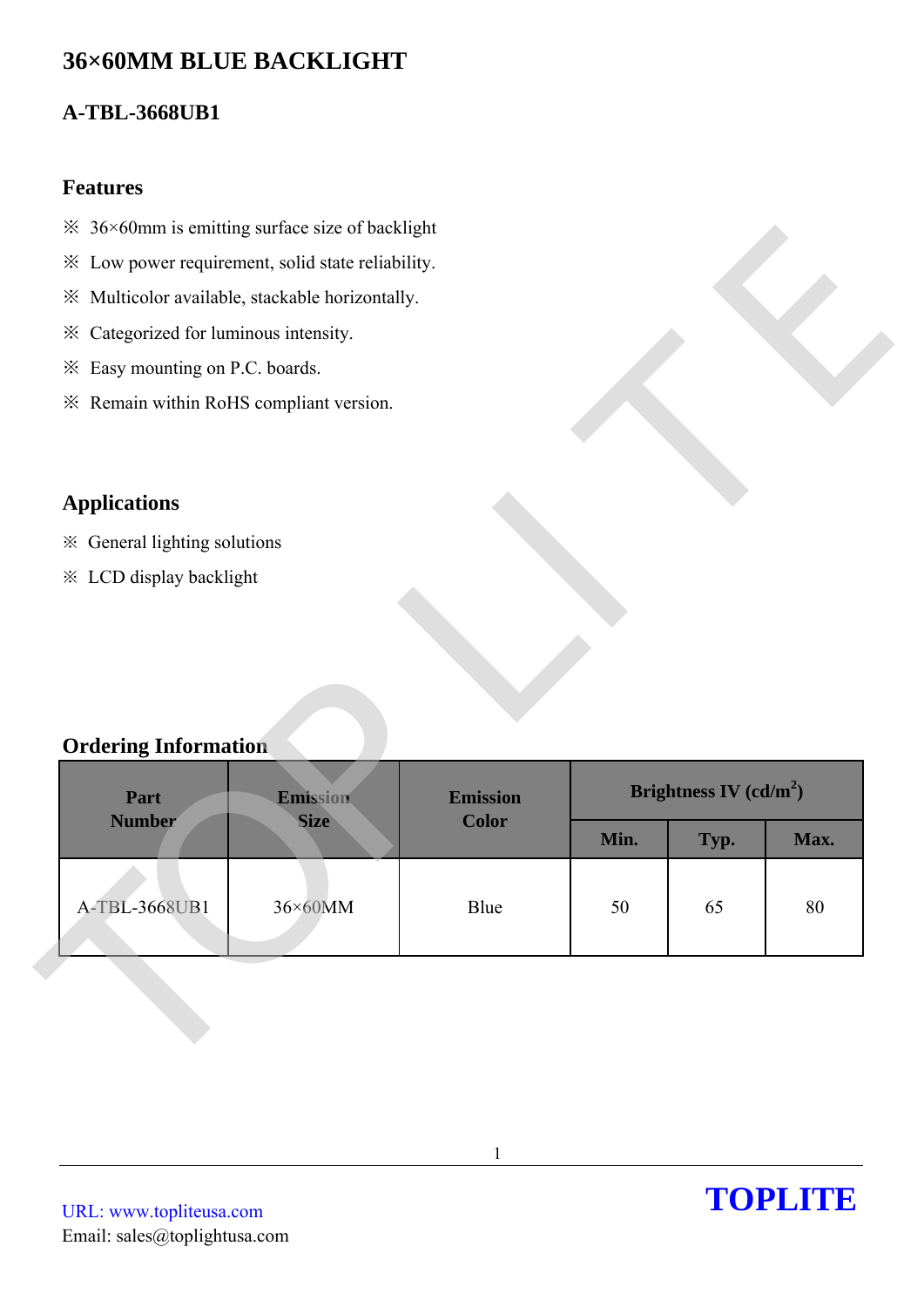### **Maximum Ratings**

| <b>Parameter</b>                                        | <b>Symbol</b> | <b>Value</b>  | Unit           |
|---------------------------------------------------------|---------------|---------------|----------------|
| Operating temperature                                   | $T_{OP}$      | $-35 \sim 85$ | $\mathcal{O}$  |
| Storage temperature                                     | $T_{STG}$     | $-35 \sim 85$ | $\mathfrak{O}$ |
| Peak forward current $(T_A=25 \degree C)$ <sup>*1</sup> | $1_{\rm PF}$  | 40            | m A            |
| Reverse voltage (TA=25 $^{\circ}$ C)                    | $\rm V_R$     |               |                |
| Power consumption (TA=25 $^{\circ}$ C)                  |               | 66            | mW             |

## **Electrical / Optical Characteristics (1)**

| Reverse voltage (TA=25 °C)                                                                               |                          | $V_R$                   | 5            | V      |
|----------------------------------------------------------------------------------------------------------|--------------------------|-------------------------|--------------|--------|
| Power consumption (TA=25 $^{\circ}$ C)<br>*1 at 1/10 Duty Cycle                                          |                          | $\mathbf{P}$            | 66           | mW     |
| <b>Electrical / Optical Characteristics (1)</b><br>$(T_A = 25 \text{ °C} \& \text{ IF} = 20 \text{ mA})$ |                          |                         |              |        |
| <b>Parameter</b>                                                                                         |                          | <b>Symbol</b>           | <b>Value</b> | Unit   |
| <b>Wavelength at peak emission</b>                                                                       | (Typ.)                   | $\lambda_{\rm P}$       | 460          | nm     |
| Spectral bandwidth at 50%                                                                                | (Typ.)                   | $\Delta \lambda$        | 30           | nm     |
|                                                                                                          | (Min.)                   | $I_F$                   | 10           |        |
| <b>Forward Current</b>                                                                                   | (Typ.)                   | $\rm I_F$               | 15           | mA     |
|                                                                                                          | (Max.)                   | $\mathbf{I}_{\rm F}$    | 20           |        |
|                                                                                                          | (Min.)                   | $\mathbf{V}_\mathrm{F}$ |              |        |
| <b>Forward voltage</b>                                                                                   | (Typ.)                   | $V_{\rm F}$             | 3.3          | V      |
|                                                                                                          | (Max.)                   | $\rm V_F$               |              |        |
| <b>Color temperature</b>                                                                                 | (Min.)<br>(Max.)         | ${\rm TC}$<br><b>TC</b> |              | K<br>K |
| <b>Luminous Uniformity</b>                                                                               | (Typ.)                   |                         | 85%          |        |
| <b>Discreteness</b>                                                                                      | (Typ.)                   |                         | 15%          |        |
| <b>Luminous Intensity Bin Groups</b><br>$(T_A = 25 \text{ °C})$                                          |                          |                         |              |        |
|                                                                                                          | Brightness IV $(cd/m^2)$ |                         |              |        |
| Min.                                                                                                     | Typ.                     |                         | Max.         |        |
|                                                                                                          |                          |                         |              |        |

## **Luminous Intensity Bin Groups**

| Brightness IV (cd/m <sup>2</sup> ) |      |      |  |  |
|------------------------------------|------|------|--|--|
| Min.                               | Typ. | Max. |  |  |
|                                    |      | ŏυ   |  |  |

URL: www.topliteusa.com Email: sales@toplightusa.com

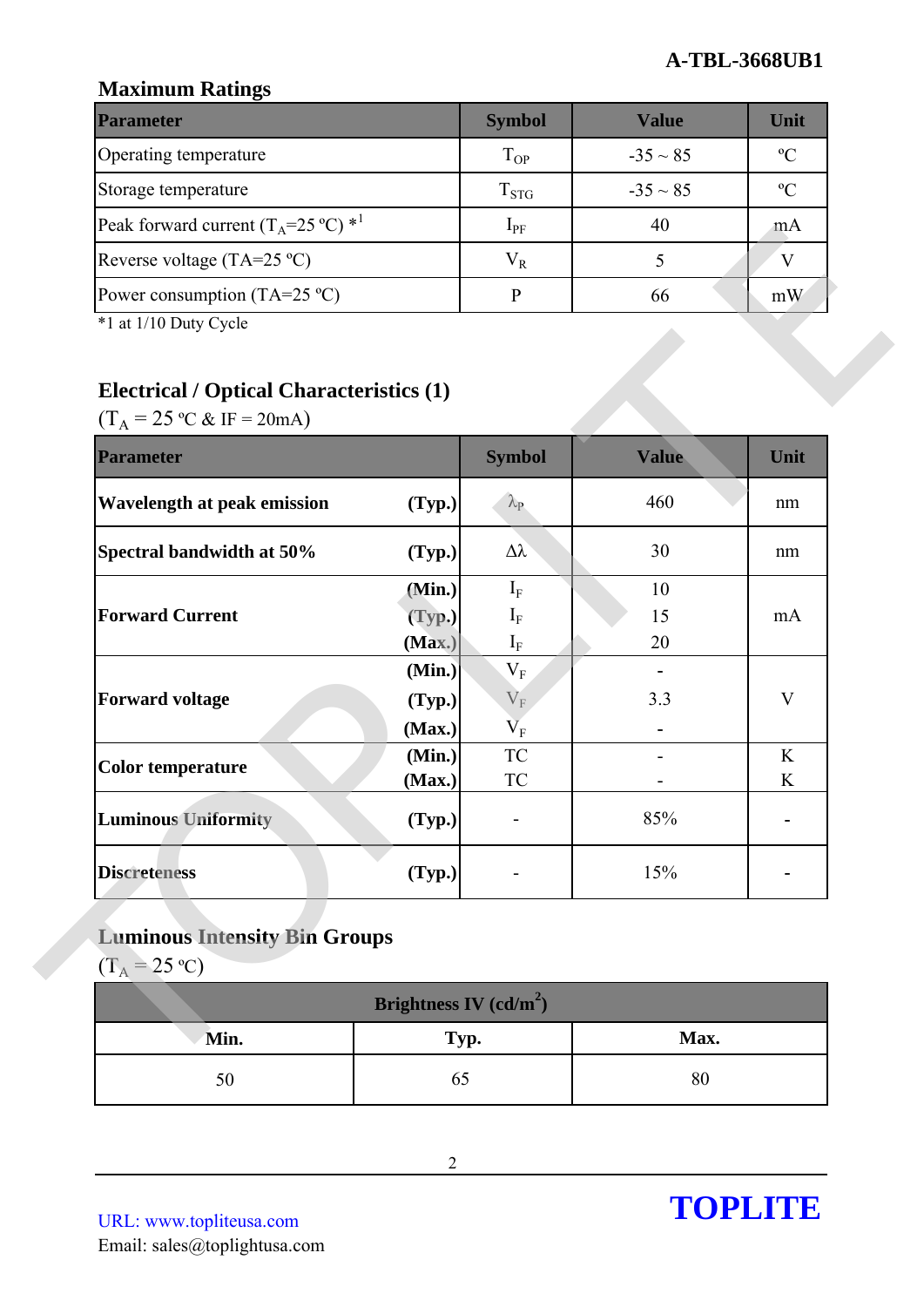### **Electrical/Optical Charateristic (2)**

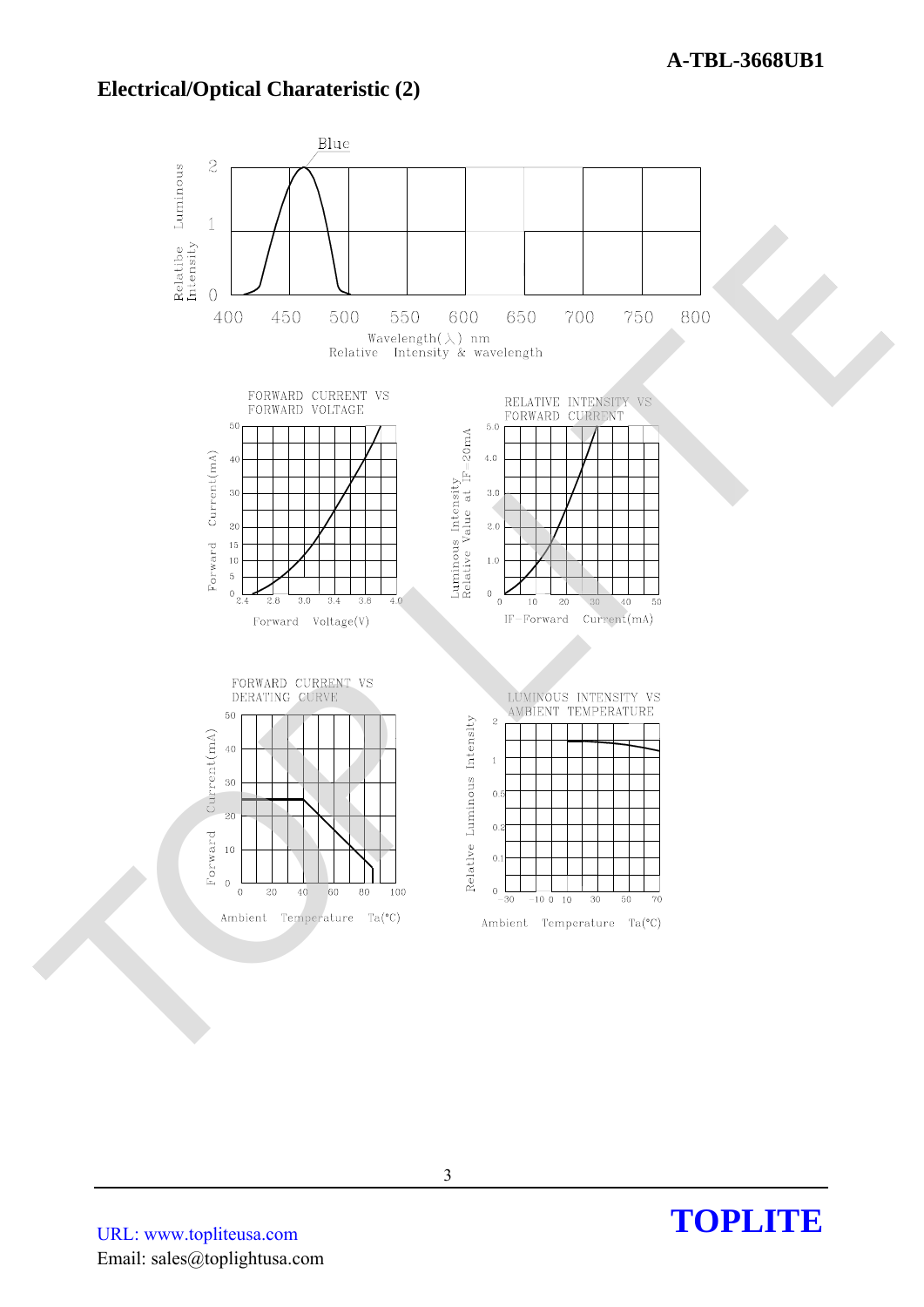### **Package Outline Dimensions**



#### Notes:

- 1. All dimensions are in millimeters. Tolerance is +/-0.25 unless otherwise noted.
- 2. The specifications, characteristics and technical data described in the datasheet are subject to change without prior notice.